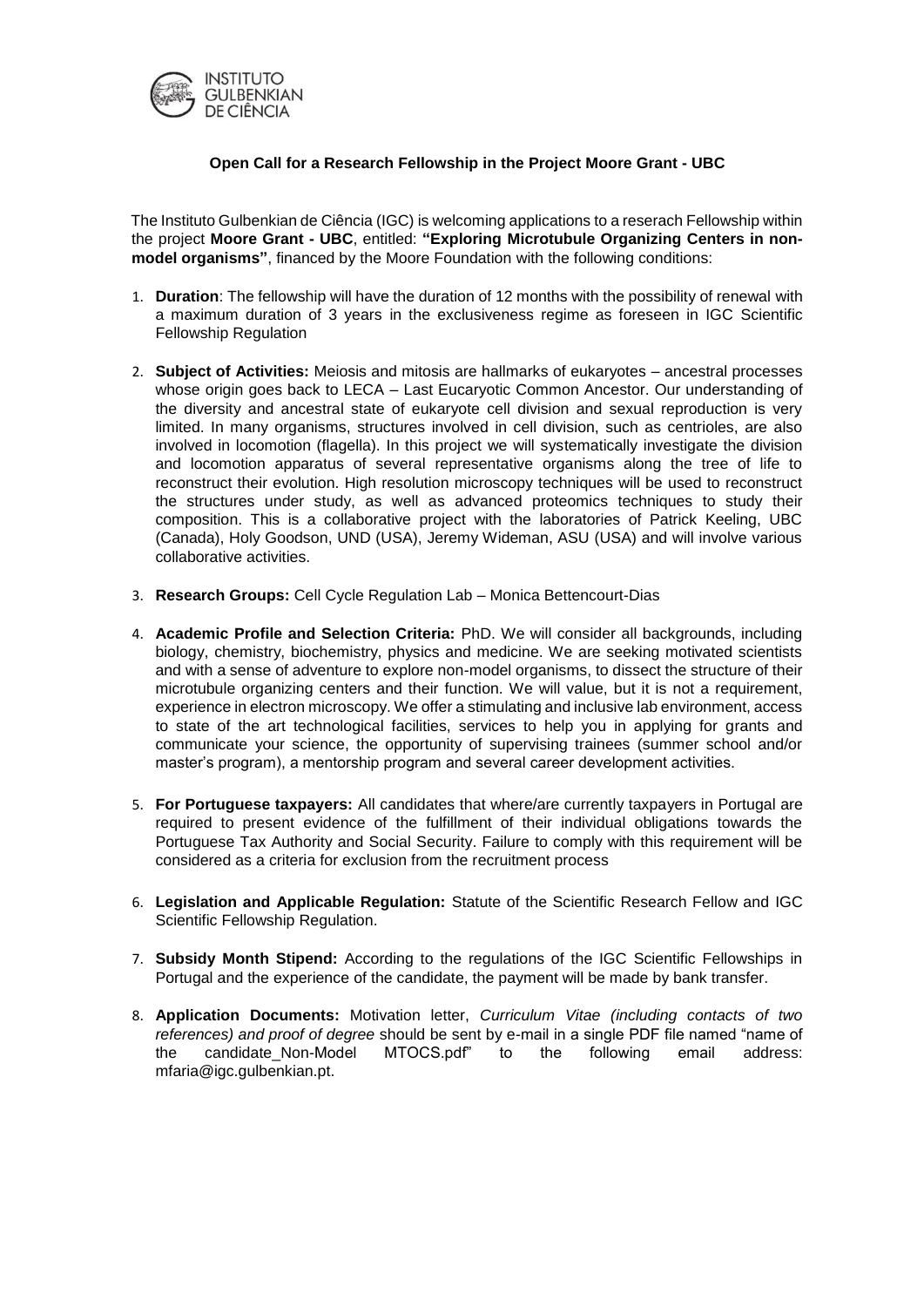

- 9. **Methods of Selection and Evaluation:** The selection procedure will be as follows: *Curriculum Vitae* and previous experience (70%) and motivation letter (30%). If considered necessary by the jury, the interview of the selected candidates will represent 50% of the final mark.
- 10. **Jury Selection:** Chairman: Monica Bettencourt-Dias, PhD. Other members: Mariana Lince-Faria, PhD, and Mafalda Pimentel, PhD.
- 11. **Form of Advertising / Notification of results:** The assessment results will be sent to all candidates by email.
- 12. **Application Period:** From 23.02.2022 until the candidate of interest is selected.
- 13. **Non-discrimination and equal access policy:** The Instituto Gulbenkian de Ciencia of the Calouste Gulbenkian Foundation actively promotes a non-discrimination and equal access policy, wherefore no candidate can be privileged, benefitted, impaired or deprived of any rights whatsoever, or be exemptof any duties based on ancestry, age, sex, sexual preference, marital status, family and economic conditions, education, origin or social conditions, genetic heritage, reduced work capacity, disability, chronic illness, nationality, ethnic origin or race, origin territory, language, religion, political or ideological convictions and union membership.